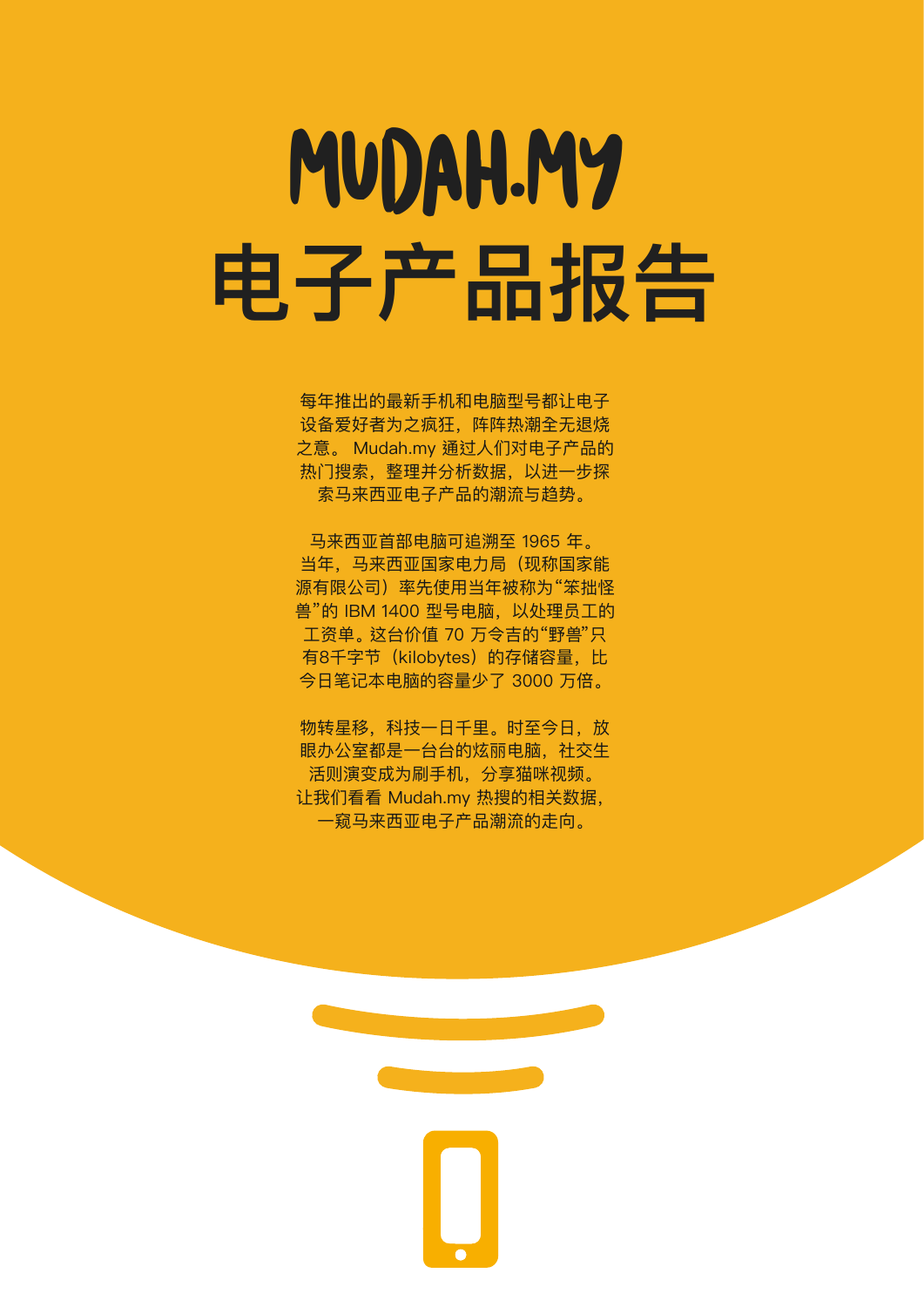#### **研究方法**

Mudah.my 电子产品报告是采集 2019 年 1月 至 10 月期间, "电子产品"类别热销产品的数 据。搜索结果是指在这段期间对唯一识别符 关键字进行按量热搜的结果。本报告包含的 数据均来自 Mudah.my 的内部广告分析, 除非另有说明。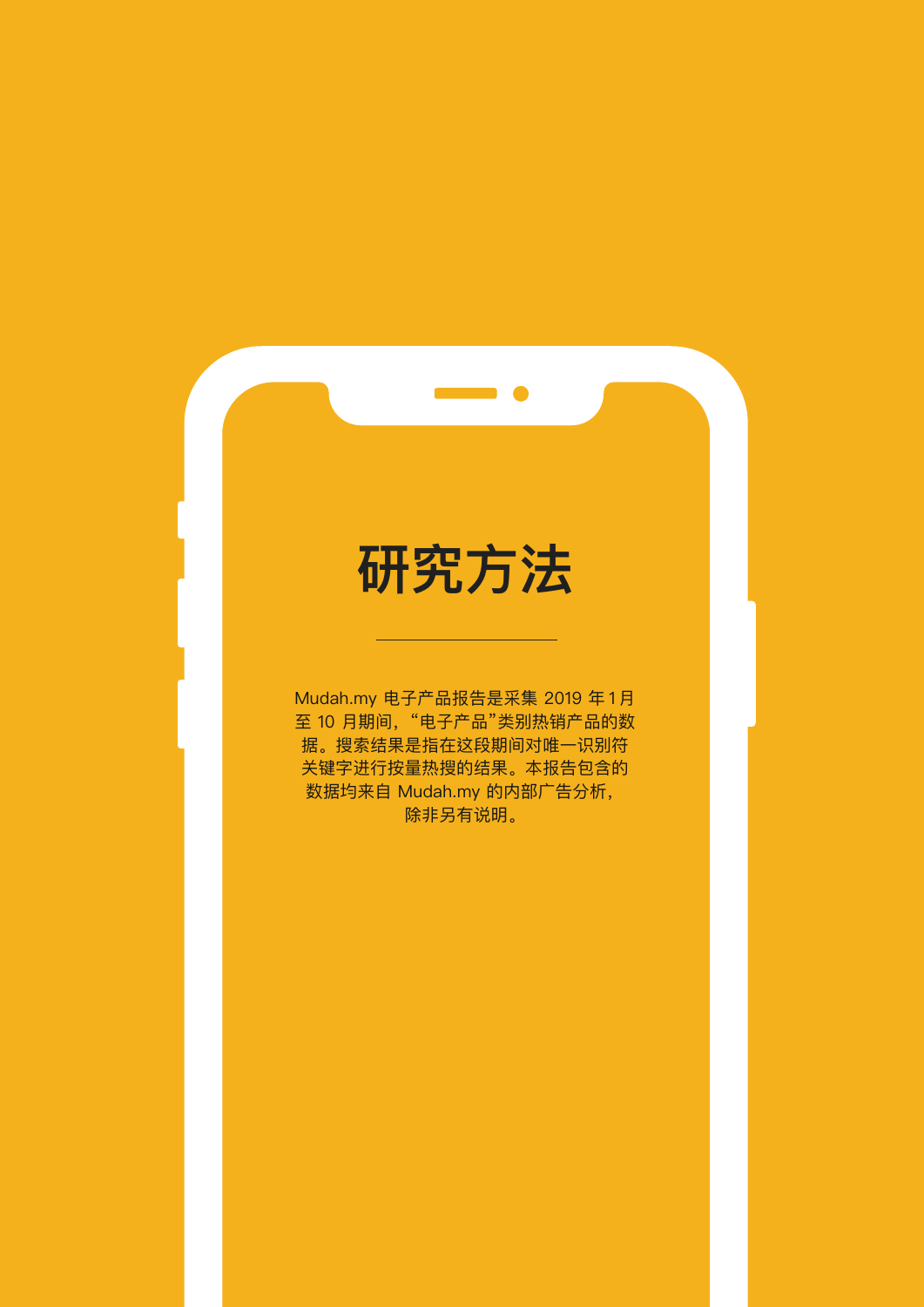## **热搜手机品牌**



第一台 iPhone 于 2007 年发布。这个以直 观设计开宗立派的鼻祖,接着 13 年来在马来 西亚掀起旋风,至今仍旧热潮不退。超群出 众的 iPhone 成为 2019 年 Mudah.my 手机搜索之冠,占 7700 万个手机品牌总搜 索的三分之一,是手机用户最感兴趣的品牌。

当之无愧的安卓系统之王——三星 (Samsung),相较之下,只有其劲敌 iPhone 的一半搜索率,与华为(Huawei)、Oppo 和 Vivo 的搜索总和旗鼓相当。

超过 7700 万个搜索看似很多,其实是对应 并反映出全球手机瘾的实况。根据 Wearesocial 调查,<sup>1</sup> 2019 年全球手机用户 估计已达 52 亿人,占全球人口的 67%, 橫跨四大洲五大洋。根据马来西亚通讯与多 媒体委员会(MCMC),单是 2018 年, 马来西亚合共有 4240 万台注册手机, 市场渗透率高达 130.2%.<sup>2</sup>

<sup>1</sup> Kemp, Simon, Global Digital Report 2020 – We Are Social, 2020, https://wearesocial.com/digital-2020 (accessed February 27, 2020)

<sup>2</sup> Malaysian Communications and Multimedia Commission, Key to Digital Transformation – Industry Performance Report 2018, 2017, https://www.mcmc.gov.my/skmmgovmy/media/General/pdf/Industry-Performance-Report-2018.pdf (accessed February 28, 2020)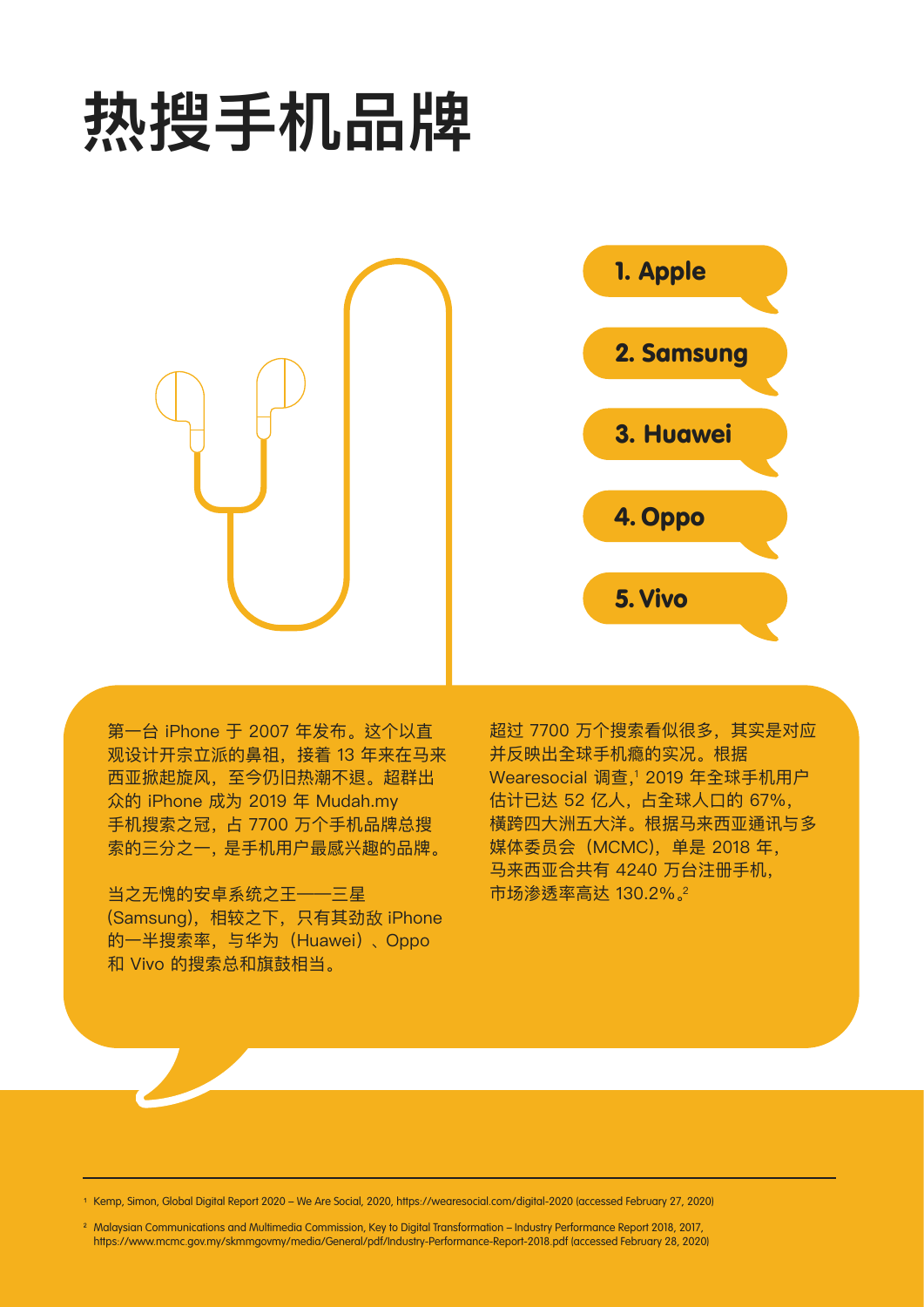### iPhone **热搜型号**





如果说,iPhone 是最多人搜索的手机品 牌,那么 iPhone 7 便是众多型号中, 最 强劲的"冠中冠"。iPhone 7与 iPhone 7 Plus 包揽 2019 年 iPhone 热搜型号排行 榜前两名,在 Mudah.my 的热搜总次数 高达280万次。

这并不意味着 Apple 爱好者就此止步, 其他 iPhone 型号的搜索也不见得沉寂。iPhone X 在排行榜中紧追第 3 名,热门程度不遑多让。 尽管 iPhone 11 已经面世, 但是 iPhone X 仍然是一部强大的手机。当然,若说当今最 贵的 Apple 手机,它仍被 远远抛在后头, 据说目前市场最昂贵的 iPhone 是镶钻的 Diamond Falcon Supernova iPhone 6 Pink Diamond Read,售价高达4850 万美元。3 很遗憾,Mudah.my 目前未有此款手机。

<sup>3</sup> Sharma, Ravi, "10 absurdly expensive gadgets money can buy", Gadgetsnow.com.

https://www.gadgetsnow.com/slideshows/10-absurdly-expensive-gadgets-money-can-buy/FALCON-SuperNova-iPhone-6-Pink-Diamond-48-5-million/photoli st/44311850.cms (accessed February 27, 2020)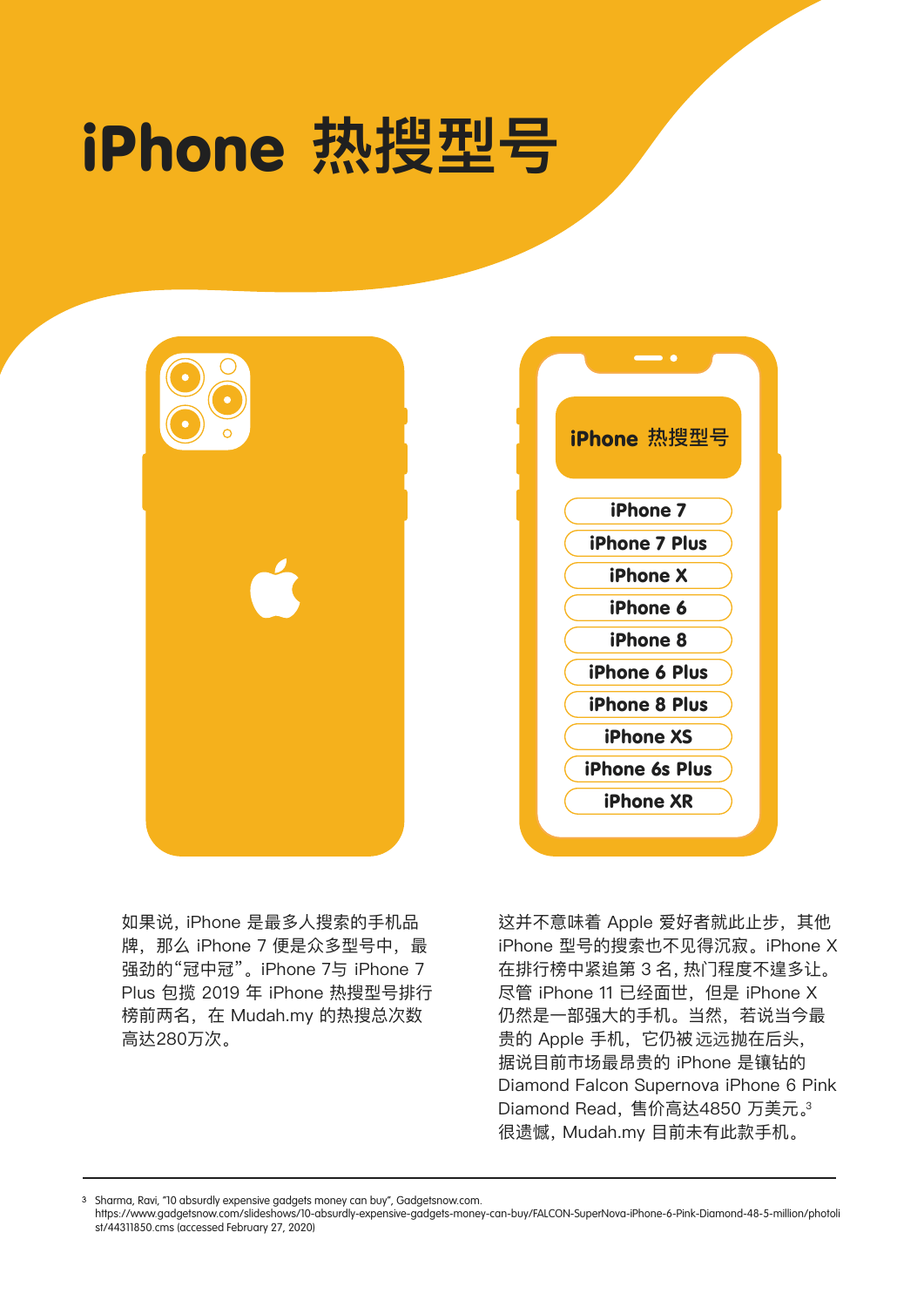### Samsung **热搜型号**

|                | $\odot$                |
|----------------|------------------------|
|                | <b>Samsung</b><br>热搜型号 |
|                | <b>Galaxy Note 5</b>   |
|                | Note 9                 |
|                | S9                     |
|                | <b>S10</b>             |
|                | S10 Plus               |
|                | <b>Note 10</b>         |
| <b>SAMSUNG</b> | S10 Plus               |
|                |                        |

Galaxy Note 5 高居三星(Samsung) 热搜榜首,这是一款 2015 年在马来西亚 推介,4 备受市场欢迎手机。若与 iPhone 热搜结果结合对比,不难发现一个有趣的 搜索现象,那就是最新款的型号未必是最 受追捧的手机 。

**当新型号如 Galaxy Fold 售价 超过 8000 令吉, 5 你便能够明 白为何大家仍对旧型号的手 机念念不忘.**

The Borneo Post, "Samsung Galaxy Note 5 and S6 edge + available in Malaysia on September 4", TheBorneoPost.com. https://www.theborneopost.com/2015/08/25/samsung-galaxy-note-5-and-s6-edge-available-in-malaysia-on-september-4/ (accessed February 27, 2020)

<sup>5</sup> Ismail, Izwan, "Samsung Galaxy Fold is Here", New Straits Times, Newstraitstimes.com, https://www.nst.com.my/lifestyle/bots/2019/10/527090/samsung-galaxy-fold-here (accessed February 27, 2020)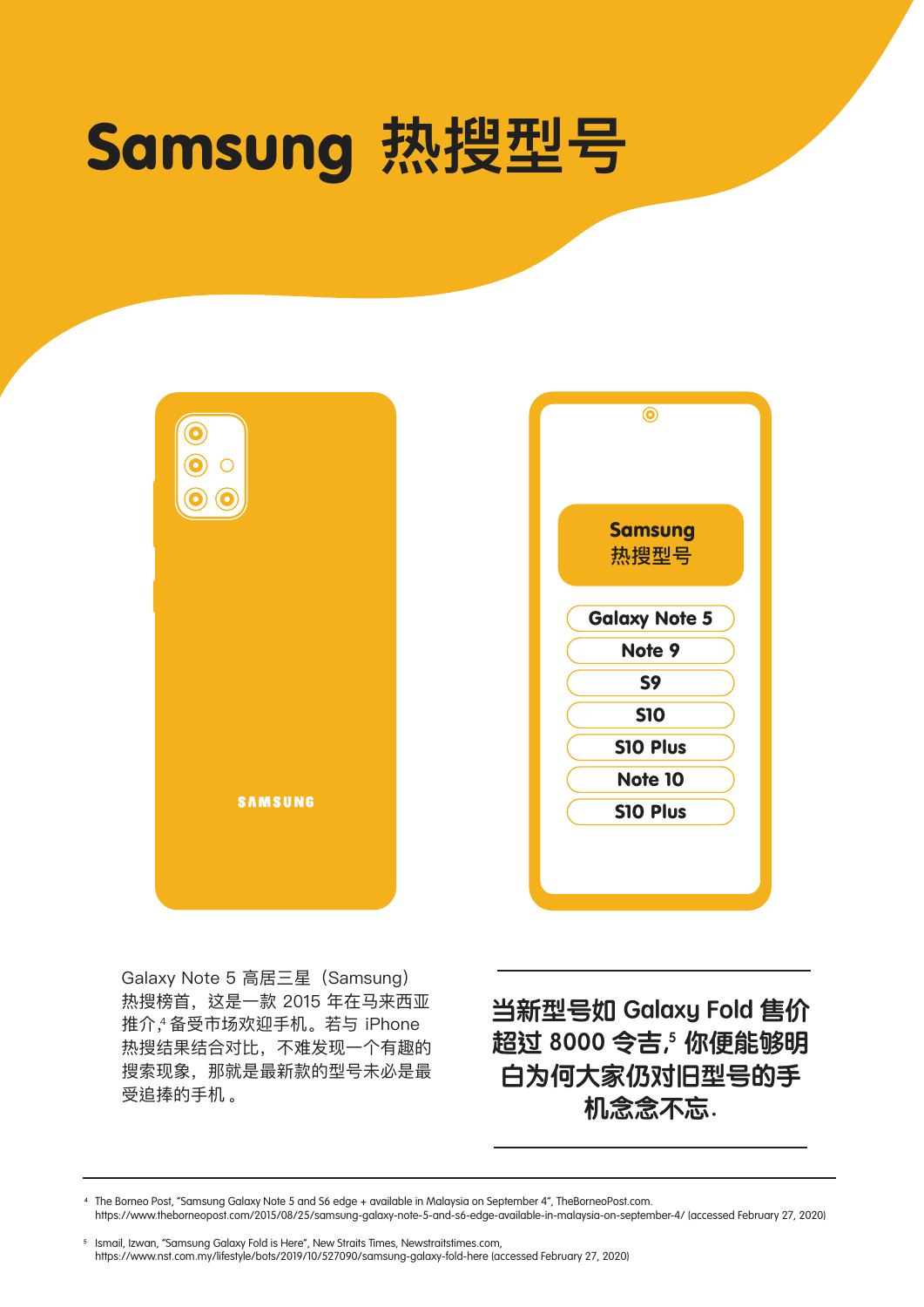#### Huawei **热搜型号**





Huawei P10 是让这个中国品牌广受欢迎, 并颠覆市场的型号,进一步䒳固了该公司 在国际舞台的地位。这间公司在 2019 年迈 出重要的一步,包括 Honor 品牌在内,成 功占据中国手机市场超过 40% 的份额。 P10 于 2017 年推介后, 至今仍是 Mudah.my 热搜手机型号, 也是Mudah.my 手机搜索结果排名第三的手机。

**配置以 4000 万像素相机的 P30 和 P30 Pro, 预料会让 Huawei 风潮持续.**

Liu, Coco, "Huawei's overseas retreat squeezes Chinese rivals", NikkeiAsianReview.com.

https://asia.nikkei.com/Business/China-tech/Huawei-s-overseas-retreat-squeezes-Chinese-rivals (accessed February 27, 2020)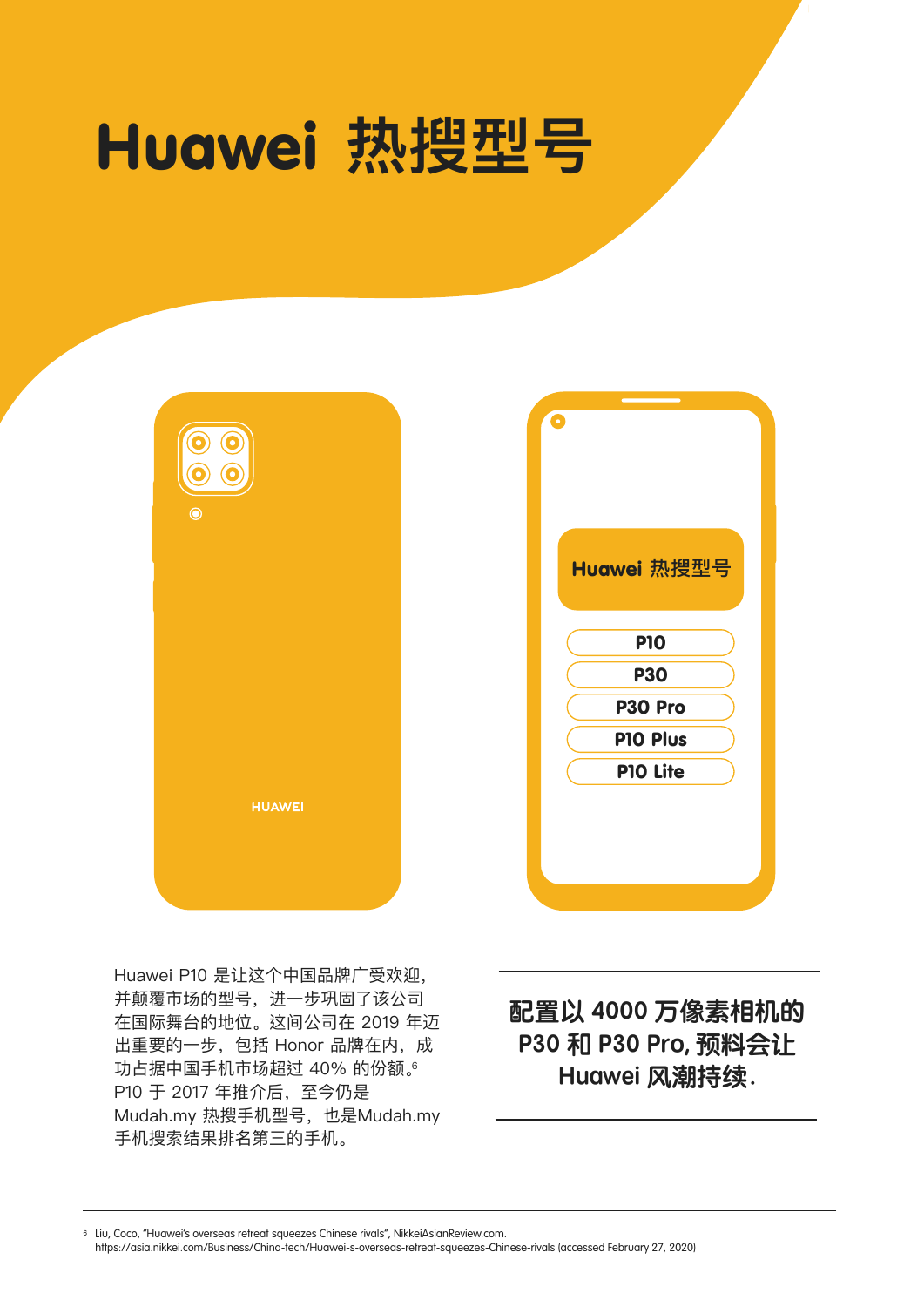#### Oppo **热搜型号**



| Oppo 热搜型号<br>A <sub>3s</sub><br>F11<br><b>F1s</b><br>F11 Pro<br>Reno |  |  |
|----------------------------------------------------------------------|--|--|
|                                                                      |  |  |
|                                                                      |  |  |
|                                                                      |  |  |
|                                                                      |  |  |
|                                                                      |  |  |
|                                                                      |  |  |
|                                                                      |  |  |
|                                                                      |  |  |

Oppo 是另一个在马来西亚接受程度不 错的中国手机品牌,也是 2019 年继 Huawei 和 Vivo 之后,<sup>7</sup> 在中国的主要手 机品牌。以 Mudah.my 热搜结果而言, 此品牌表现似乎已超越 Vivo。Oppo A3 是这个品牌迄今搜索率最高的型号, 对这个甫在去年推介的手机来说,成绩 实属不错。

**这部手机如此受欢迎, 不只是 因为价格实惠以及持久电池续 航力, 而且它还获得本地艺人 代言, 包括 Neelofa︑Nora Danish︑ Fattah Amin 等人.**

Liu, Coco, "Huawei's overseas retreat squeezes Chinese rivals", NikkeiAsianReview.com.

https://asia.nikkei.com/Business/China-tech/Huawei-s-overseas-retreat-squeezes-Chinese-rivals (accessed February 27, 2020)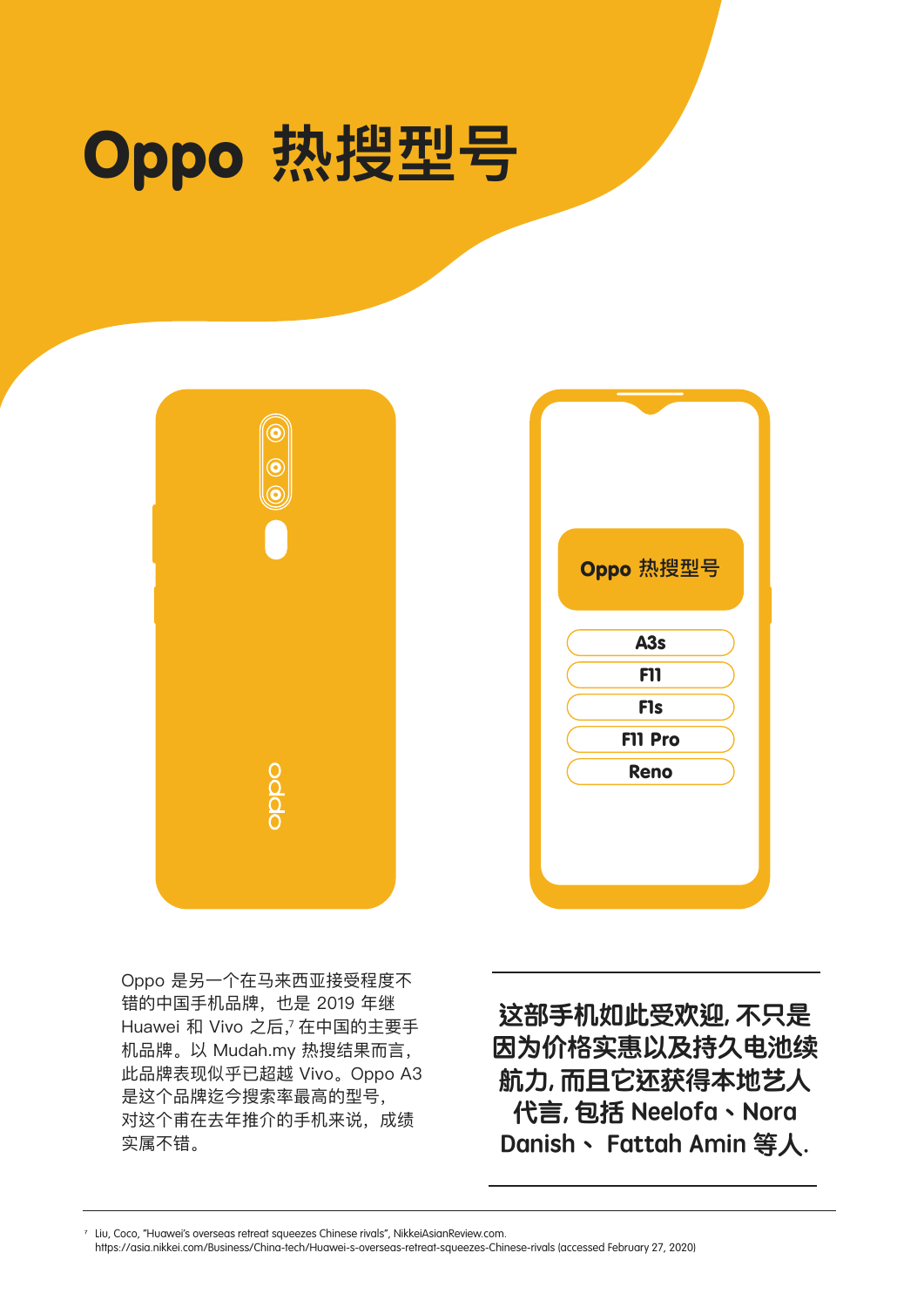





**Vivo 在我们的中国主要手机 品牌榜单中排名第三, Vivo V9 在热搜榜单脱颖而出, 显示了 这款 2018 年面市的手机型号 依然深受欢迎.**

V9以时尚、轻盈和快活拍照的相机设计, 俘获消费者芳心,紧随而至的新一代 Vivo 15 及 Vivo 15 Pro,价格更高。V15 Pro 搭 载 4800 万像素后置三摄,而 V17 Pro 则搭 载 4800 万像素后置四摄, 远远超越 V9 的 1600 万像素主镜头。来,自拍时间又到了!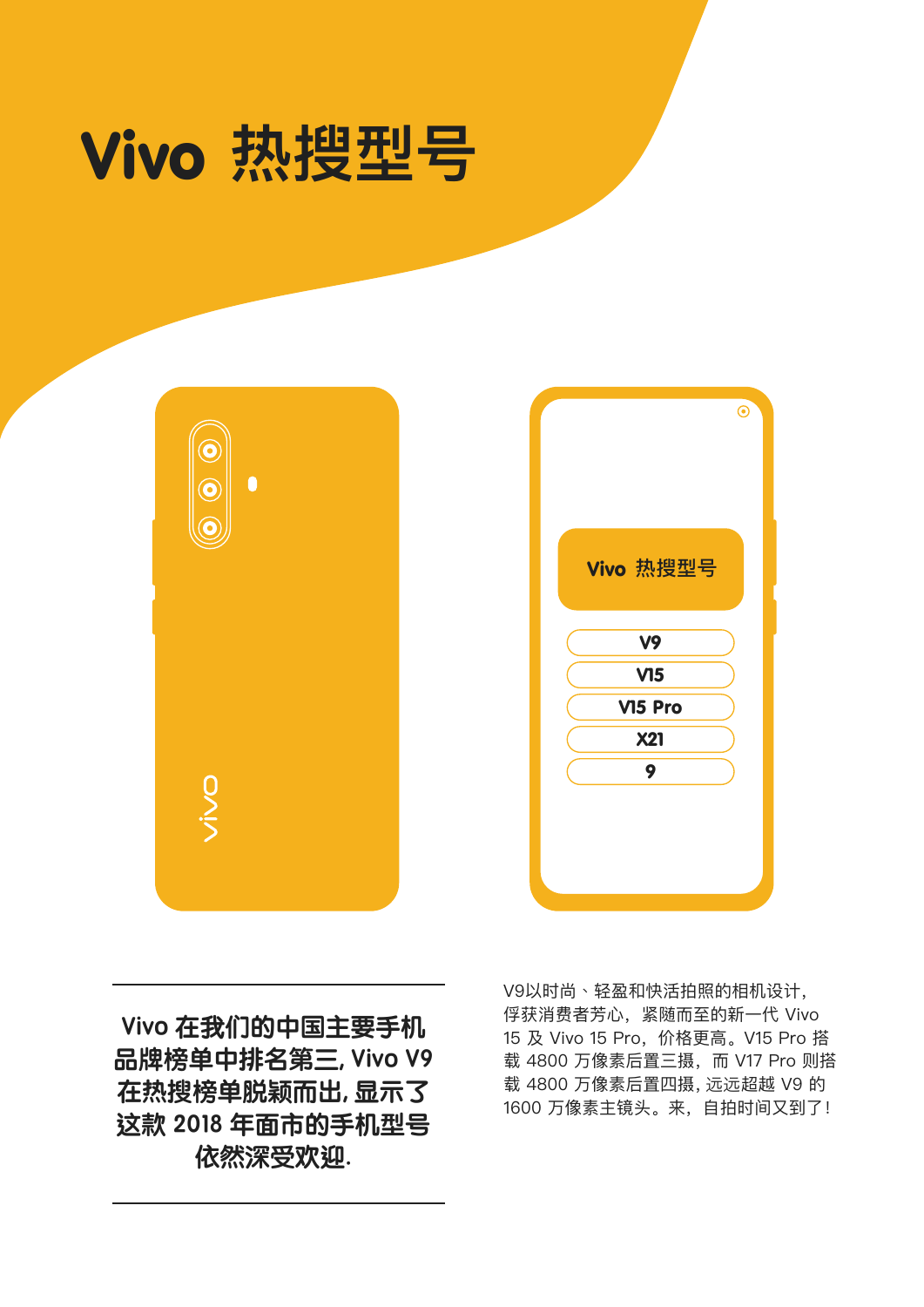### **电脑热搜榜第一品牌**

自 1965 年, 那台大型主机占据国家电力局 总部的一间房后,电脑随着时代和科技的进 步,不断演进。时至今日,我们现在使用的 电脑涵盖超强桌面型庞然大物以及简便美观 的触屏笔记本电脑。与此同时,很多品牌都 采用最新的芯片科技,不断推陈出新,研制 生产出更让人期待的型号。

Apple 在 Mudah.my 热搜电脑排行榜中, 再次荣登榜首。这个全球超级巨擘引领电子 潮流搜索趋势,可谓实至名归。

与手机搜索情况相同的是电脑搜索也趋向于 价格实惠的旧型号。其中,2015 年的 MacBook Pro 成为搜索率最高的 Apple 电 脑。MacBook Pro 2015 也是 Apple 电脑 中,性能表现大幅度提升的代表之作, 8 所以 这台电脑继续受到热捧,也不奇怪。整体而 言, MacBook Pro, 对于 Apple 迷来说, 肯定会追求最高端的配置。也许价格不菲, 但其工艺科技的魅力,让 Apple 迷没有拒绝 的理由。





<sup>8</sup> Williams, Andrew, "MacBook Pro (2015) vs MacBook Pro (2014): Is it time to upgrade?", Trustedreviews.com. https://www.trustedreviews.com/opinion/macbook-pro-2015-vs-2014-2924525 (accessed February 27, 2020)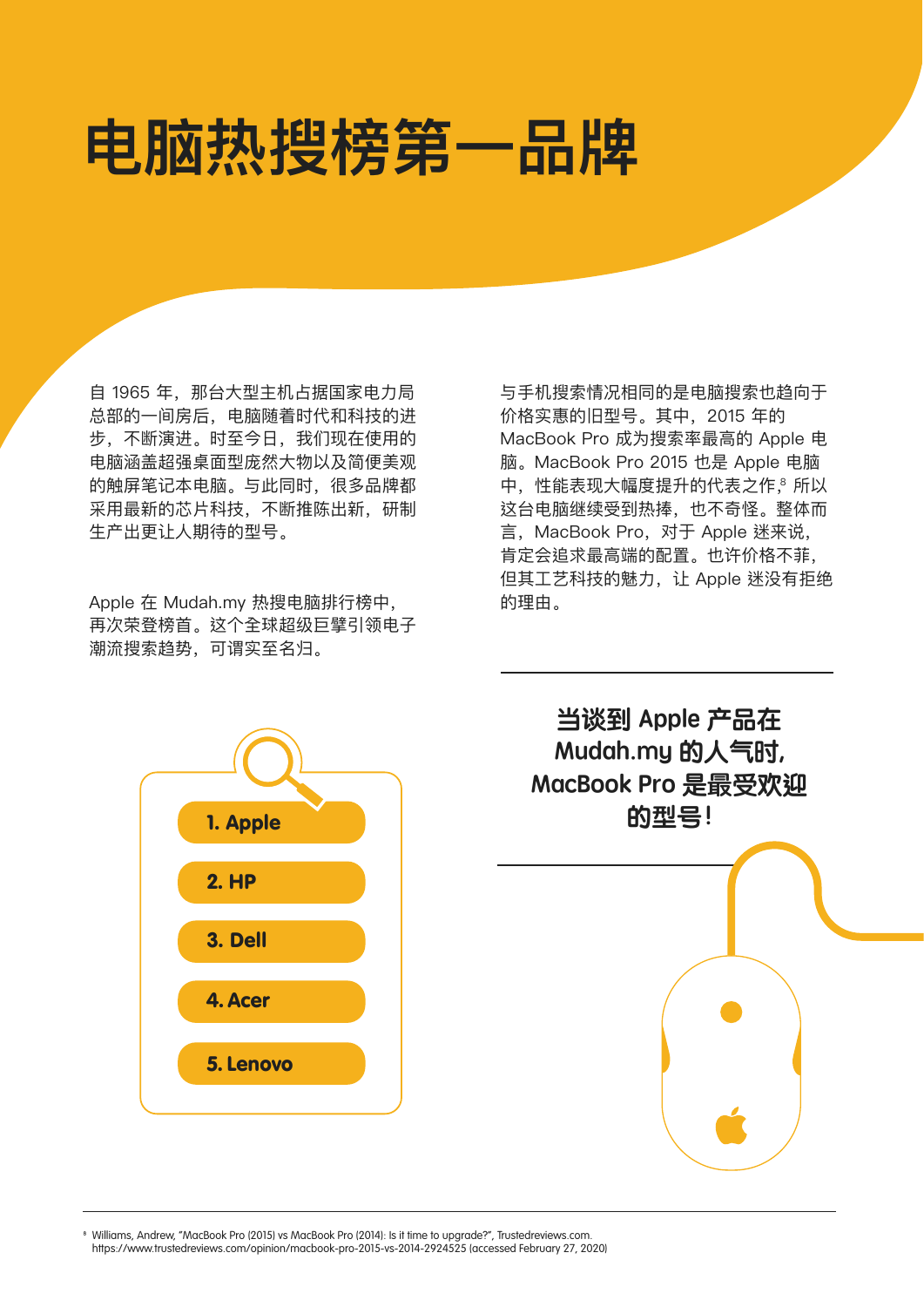#### **电脑热搜榜第二品牌**



值得信赖的惠普(HP) 位居第 **二, 戴尔(Dell)紧追在后. 尽管 Mac 操作系统领先群伦, 但是仍有很多视窗 (Windows) 操作系统的拥护者.** 

在惠普(HP)最受欢迎的产品中, HP Pavilion 无疑是最亮眼的电脑。HP Pavilion 是备受推荐及价格实惠的电脑,能满足你的日 常需求。价格有多便宜?与最新型的 MacBook Pro 一比,简直是天壤之别。当大 部分电脑型号的处理能力都远低于 Apple 最 新型号电脑时,这款可负担的视窗电脑无疑会 掀起另一股风潮,让消费者多一个选择。

#### **电脑热搜榜第三品牌**



Dell Inspiron 是 2019 年 Mudah.my 热搜 的戴尔(Dell)电脑型号,搜索次数高达1万 3663 次。此外,戴尔(Dell)显示器在 Mudah.my 的搜索次数也高达 6015 次, 显 示了人们对此品牌的认知度不仅限于电脑型 号而已。